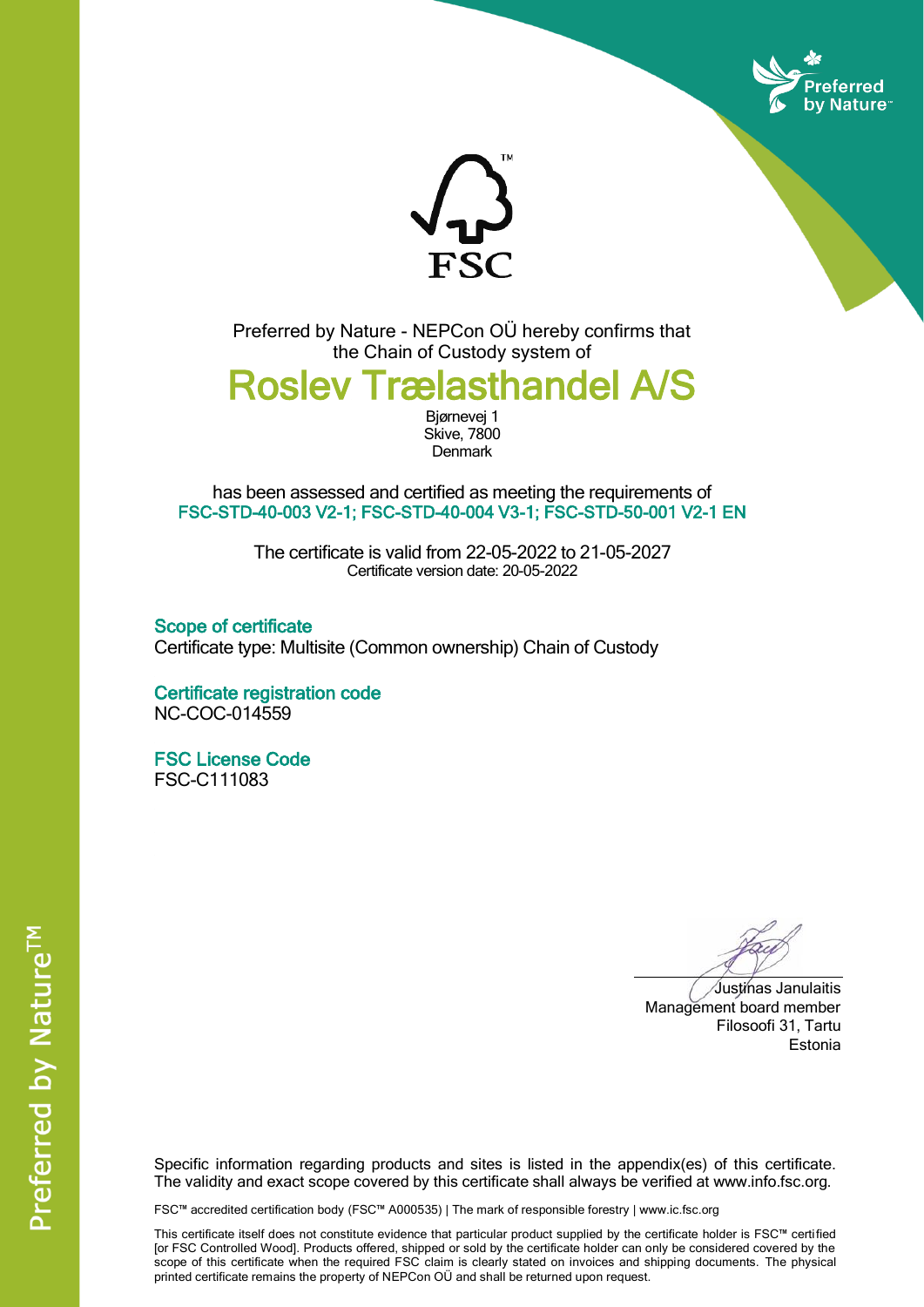

## Annex A: Scope of Roslev Trælasthandel A/S FSC™ Chain of Custody Certificate NC-COC-014559

(The list below shows products handled by the network of Participating Sites)

| <b>Product Type</b> | <b>Trade Name</b>             | <b>Output FSC Claims</b>             |  |
|---------------------|-------------------------------|--------------------------------------|--|
| W <sub>11.2</sub>   | Windows and windows frames    | FSC 100%; FSC Mix Credit             |  |
| W <sub>11.5</sub>   | Flooring                      | FSC 100%; FSC Mix Credit             |  |
| W <sub>11.7</sub>   | Wall Cladding                 | FSC 100%; FSC Mix Credit             |  |
| W <sub>11.8</sub>   | Mouldings                     | FSC 100%; FSC Mix Credit             |  |
| W <sub>13.5</sub>   | Terassebrædder                | FSC 100%; FSC Mix x%; FSC Mix Credit |  |
| W <sub>2</sub>      | <b>Wood Charcoal</b>          | <b>FSC 100%</b>                      |  |
| W <sub>3.7</sub>    | Wood in chips or particles    | FSC 100%; FSC Mix x%; FSC Mix Credit |  |
| W4.3                | Impregnated/treated wood      | FSC 100%; FSC Mix x%; FSC Mix Credit |  |
| W <sub>5.2</sub>    | Solid wood boards/Solid wood  | FSC 100%; FSC Mix x%; FSC Mix Credit |  |
| W8.1                | Plywood                       | FSC 100%; FSC Mix Credit             |  |
| W9.4                | Wood-wool board               | <b>FSC 100%</b>                      |  |
| N <sub>5</sub>      | Bamboo and articles in bamboo | <b>FSC 100%</b>                      |  |

This certificate itself does not constitute evidence that particular product supplied by the certificate holder is FSC™ certified [or FSC Controlled Wood]. Products offered, shipped or sold by the certificate holder can only be considered covered by the scope of this certificate when the required FSC claim is clearly stated on invoices and shipping documents. The physical printed certificate remains the property of NEPCon OÜ and shall be returned upon request.